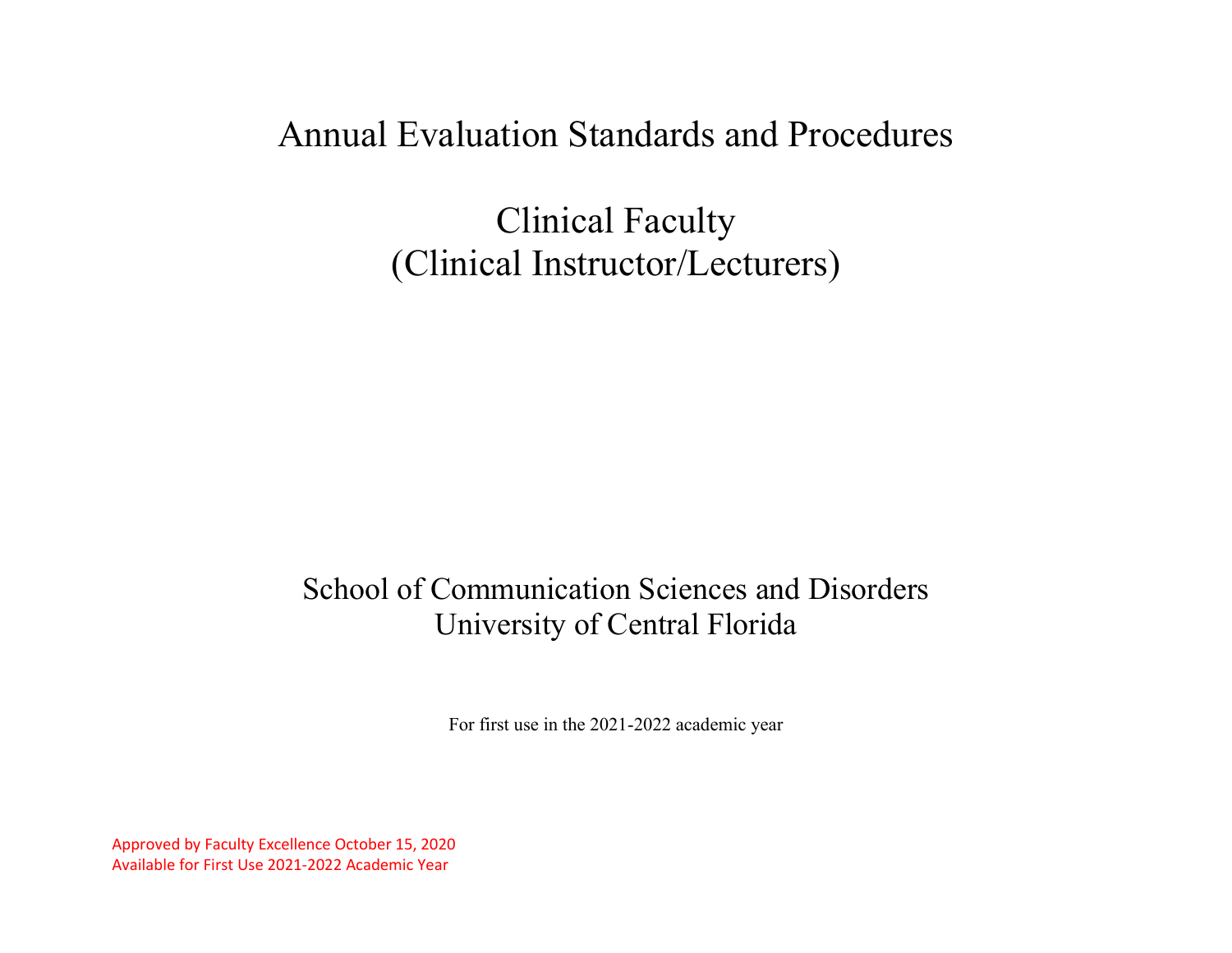# **Clinical Teaching Activities**

The School Director will evaluate the clinical teaching component of each faculty member's assignment and rate this performance using the evaluation scale shown in Table 1 in consultation with the Clinic Director. Evaluation of clinical teaching will include a review of the clinical activities, teaching, recognition, and contributions that the faculty member has made to the University, the School of Communication Sciences and Disorders, and the professions of speech-language pathology and audiology. The evaluation needs to be reflective of the materials submitted in the evaluation process by the faculty. The evaluation of student comments must be proportional to the percentages of positive versus negative comments in the free response portion of the Student Perception of Instruction form.

The evaluation process will include a review of student evaluations and all other documentation provided by the faculty member. Clinical Teaching documentation may include the following:

- Peer evaluations: Evaluation of course syllabi, clinical materials, learning experiences, lectures, bibliographies, and audiovisual materials
- Statement of clinical teaching, accomplishments and responsibilities
- Caseload and student load
- Statement of philosophy of teaching
- Description of materials and methods used in achieving desired learning outcomes, including efforts to improve quality and effectiveness of clinical teaching and/or teaching, as well as the integration of evidenced-based research into course content
- Artifacts of teaching include:
	- Evaluation of course syllabi
	- Examples of students work
	- Examples of feedback to students, review of Clinical Skills Acquisition Rubrics (CSARs), written feedback from students, seminar-facilitation notes, or web-based student feedback surveys.

The work-load expectations for clinical faculty:

Maintain a caseload equivalent to 25 based on the formula  $\frac{1}{2}$  # students +  $\frac{1}{2}$  # clients +  $\frac{1}{2}$  # hours of therapy.

- o Diagnostics would count as 3 hours per week and 2 students
- o This requirement would be reduced if instructor is teaching a seminar, diagnostic lab (3 hours. 12 min for each credit hour), academic course or other assigned duties.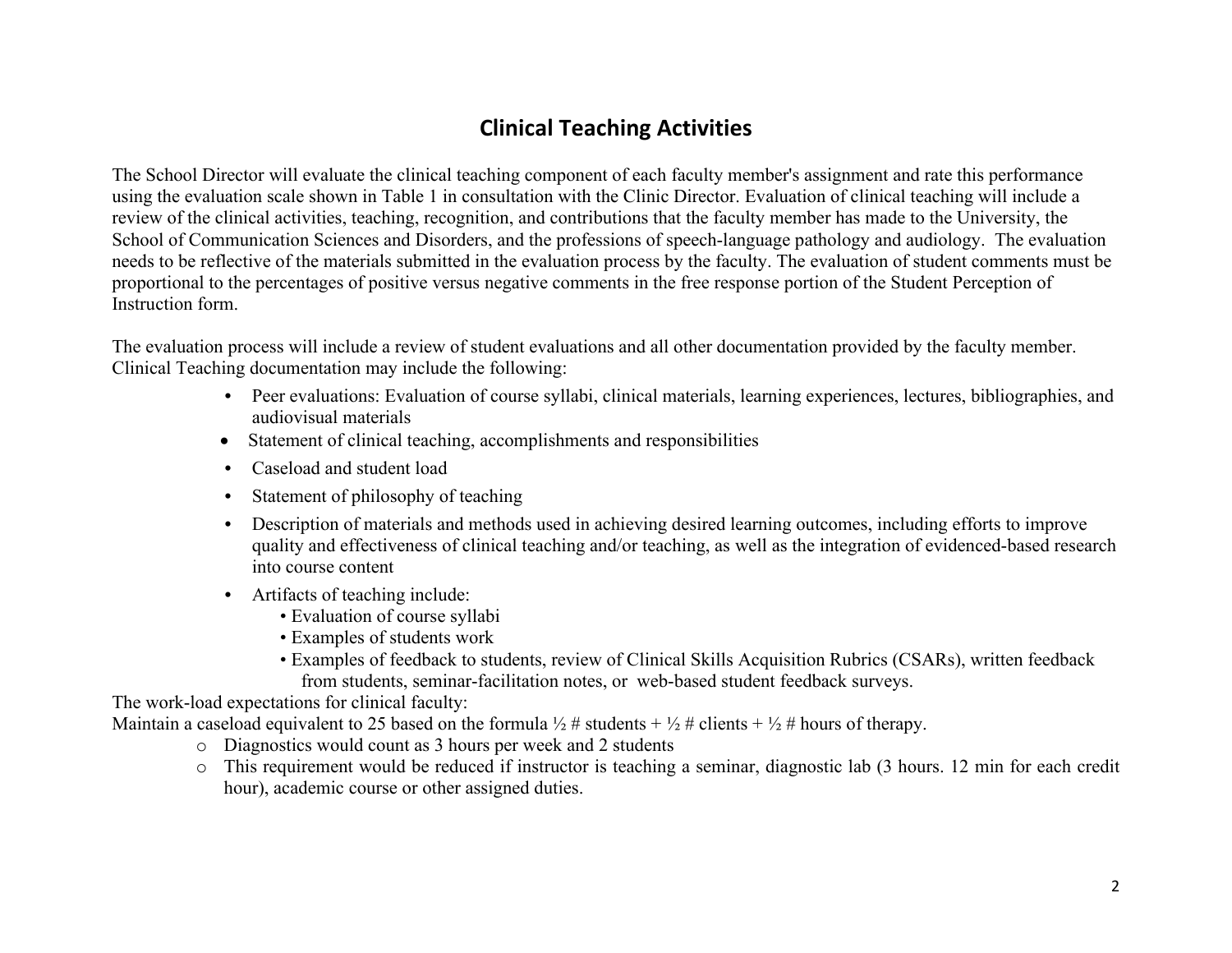o For internship coordinators, workload is determined based on the number of students enrolled in their assigned internship courses, the number of required placements for the next semester and the number of student/supervisor meetings for those students in their current internship. This load will also include other assignments such as teaching a seminar, lab and/or an academic course.

|                         | <b>Satisfactory</b>                                                                                                                                                                                                                                                                                                                                                                                                                                                                                                                                                                                                                                                                                                                                                                                               | <b>Above Satisfactory</b>                                                                                                                                                                                                                                                                                                                                                                                                                                                                                                                                                                                                                                                                                                                                                                                                          | Outstanding                                                                                                                                                                                                                                                                                                                                                                                                                                                                                                                                                                                                                                                                                                                                                                                                                     |
|-------------------------|-------------------------------------------------------------------------------------------------------------------------------------------------------------------------------------------------------------------------------------------------------------------------------------------------------------------------------------------------------------------------------------------------------------------------------------------------------------------------------------------------------------------------------------------------------------------------------------------------------------------------------------------------------------------------------------------------------------------------------------------------------------------------------------------------------------------|------------------------------------------------------------------------------------------------------------------------------------------------------------------------------------------------------------------------------------------------------------------------------------------------------------------------------------------------------------------------------------------------------------------------------------------------------------------------------------------------------------------------------------------------------------------------------------------------------------------------------------------------------------------------------------------------------------------------------------------------------------------------------------------------------------------------------------|---------------------------------------------------------------------------------------------------------------------------------------------------------------------------------------------------------------------------------------------------------------------------------------------------------------------------------------------------------------------------------------------------------------------------------------------------------------------------------------------------------------------------------------------------------------------------------------------------------------------------------------------------------------------------------------------------------------------------------------------------------------------------------------------------------------------------------|
| <b>Clinical Faculty</b> | 1.<br>Must generally receive positive<br>a.<br>comments on the open-ended portion<br>of any student feedback form.<br>Must demonstrate competence in<br>b.<br>clinical teaching by achieving a rating<br>of "Agree to Strongly Agree" on the<br>instructor's overall performance from<br>an average of at least 50% of the<br>students completing any student<br>feedback form for all clinical courses<br>taught within the evaluation period.<br>In no case will adverse performance<br>c.<br>determinations be reached based on<br>any student feedback if fewer than<br>33% of students enrolled in each<br>course at the end of the semester<br>completed the evaluation or if<br>enrollment is lower than ten students.<br>Alternative documentation of high-<br>d.<br>quality performance may be utilized. | 1.<br>Must generally receive positive<br>a.<br>comments on the open-ended portion<br>of any student feedback form.<br>b.<br>Must demonstrate competence in<br>clinical teaching by achieving a rating<br>of "Agree to Strongly Agree" on the<br>instructor's overall performance from<br>an average of at least 55% of the<br>students completing any student<br>feedback form for all clinical courses<br>taught within the evaluation period.<br>In no case will adverse performance<br>$\mathbf{c}$ .<br>determinations be reached based on<br>any student feedback form if fewer<br>than 33% of students enrolled in each<br>course at the end of the semester<br>completed the evaluation or if<br>enrollment is lower than ten students.<br>Alternative documentation of high-<br>d.<br>quality performance may be utilized. | Must generally receive positive<br>a.<br>comments on the open-ended portion<br>of any student feedback form.<br>Must demonstrate competence in<br>$\mathbf{b}$ .<br>clinical teaching by achieving a rating<br>of "Good to Excellent" on the<br>instructor's overall performance from<br>an average of at least 65% of the<br>students completing any student<br>feedback form for all clinical courses<br>taught within the evaluation period.<br>In no case will adverse performance<br>c.<br>determinations be reached based on<br>any student feedback form if fewer<br>than 33% of students enrolled in each<br>course at the end of the semester<br>completed the evaluation or if<br>enrollment is lower than ten students.<br>Alternative documentation of high-<br>$d_{\cdot}$<br>quality performance may be utilized. |
|                         | 2. Complete <b>all</b> of these items:<br>Use appropriate instructional materials<br>a.<br>such as textbooks, readings,<br>assessment tools, and intervention<br>programs.<br>Cover appropriate course topics and<br>b.<br>reflect current knowledge in course<br>presentations and clinical management<br>in assigned areas.                                                                                                                                                                                                                                                                                                                                                                                                                                                                                     | 2.<br>Complete <b>all</b> of these items:<br>Use appropriate instructional materials<br>a.<br>such as textbooks, readings,<br>assessment tools, and intervention<br>programs.<br>Cover appropriate course topics and<br>b.<br>reflect current knowledge in course<br>presentations and clinical management<br>in assigned areas.                                                                                                                                                                                                                                                                                                                                                                                                                                                                                                   | 2. Complete <b>all</b> of these items:<br>Use appropriate instructional materials<br>a.<br>such as textbooks, readings,<br>assessment tools, and intervention<br>programs.<br>Cover appropriate course topics and<br>b.<br>reflect current knowledge in course<br>presentations and clinical management<br>in assigned areas.                                                                                                                                                                                                                                                                                                                                                                                                                                                                                                   |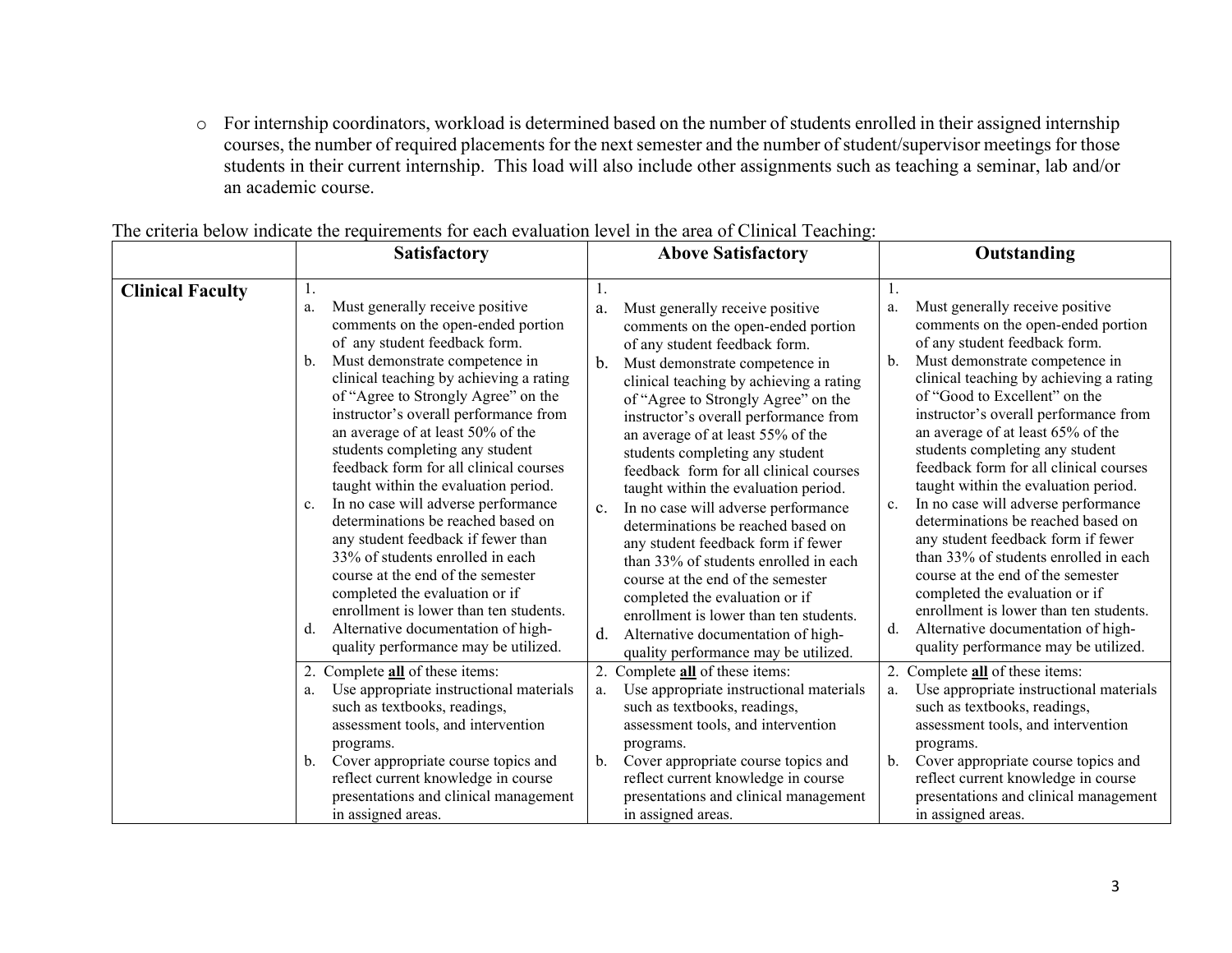| c.          | Integrate information on evidence-        | c. | Integrate information on evidence-                  | c. | Integrate information on evidence-                 |
|-------------|-------------------------------------------|----|-----------------------------------------------------|----|----------------------------------------------------|
|             | based practices into clinical practice.   |    | based practices into clinical practice.             |    | based practices into clinical practice.            |
| $d_{\cdot}$ | Use appropriate instructional             | d. | Use appropriate instructional                       | d. | Use appropriate instructional                      |
|             | techniques and evaluation and             |    | techniques and evaluation and                       |    | techniques and evaluation and                      |
|             | reporting formats.                        |    | reporting formats.                                  |    | reporting formats.                                 |
| e.          | Keep regular and special conference       | e. | Keep regular and special conference                 | e. | Keep regular and special conference                |
|             | appointment hours, be well informed       |    | appointment hours, be well informed                 |    | appointment hours, be well informed                |
|             | and professional in advising/coaching     |    | and professional in advising/coaching               |    | and professional in advising/coaching              |
|             | assigned students, and handle             |    | assigned students, and handle                       |    | assigned students, and handle                      |
|             | paperwork associated with                 |    | paperwork associated with                           |    | paperwork associated with                          |
|             | supervision/coaching in a timely          |    | supervision/coaching in a timely                    |    | supervision/coaching in a timely                   |
|             | manner.                                   |    | manner.                                             |    | manner.                                            |
| f.          | Evaluate student's performance in a       | f. | Evaluate student's performance in a                 | f. | Evaluate student's performance in a                |
|             | fair, equitable, and timely manner.       |    | fair, equitable, and timely manner.                 |    | fair, equitable, and timely manner.                |
| g.          | Demonstrate current knowledge and         | g. | Demonstrate current knowledge and                   | g. | Demonstrate current knowledge and                  |
|             | expertise in assigned areas of clinical   |    | expertise in assigned areas of clinical             |    | expertise in assigned areas of clinical            |
|             | teaching.                                 |    | teaching.                                           |    | teaching.                                          |
| h.          | Collaborate with course faculty to        | h. | Collaborate with course faculty to                  | h. | Collaborate with course faculty to                 |
|             | support the implementation of the         |    | support the implementation of the                   |    | support the implementation of the                  |
|             | curriculum.                               |    | curriculum.                                         |    | curriculum.                                        |
| i.          | Integrate appropriate technology, as      | i. | Integrate appropriate technology, as                | i. | Integrate appropriate technology, as               |
|             | appropriate, in clinical education (e.g., |    | appropriate, in clinical education (e.g.,           |    | appropriate, in clinical education (e.g.,          |
|             | e-mail, webcourse enhancement,            |    | e-mail, webcourse enhancement,                      |    | e-mail, webcourse enhancement,                     |
|             | videos, other technological tools).       |    | videos, other technological tools).                 |    | videos, other technological tools).                |
| j.          | Meet class/clinic assignments for the     | j. | Meet class/clinic assignments for the               | j. | Meet class/clinic assignments for the              |
|             | scheduled number of sessions as           |    | scheduled number of sessions as                     |    | scheduled number of sessions as                    |
|             | published in the university calendar      |    | published in the university calendar                |    | published in the university calendar               |
|             | and semester schedule, including the      |    | and semester schedule, including the                |    | and semester schedule, including the               |
|             | final examination period, unless a        |    | final examination period, unless a                  |    | final examination period, unless a                 |
|             | request to cancel a meeting during the    |    | request to cancel a meeting during the              |    | request to cancel a meeting during the             |
|             | final examination period has been         |    | final examination period has been                   |    | final examination period has been                  |
|             | approved by the School Director.          |    | approved by the School Director.                    |    | approved by the School Director.                   |
| k.          | Provide and follow a syllabus that        | k. | Provide and follow a syllabus that                  | k. | Provide and follow a syllabus that                 |
|             | adheres to current university             |    | adheres to current university                       |    | adheres to current university                      |
|             | guidelines.                               |    | guidelines.                                         |    | guidelines.                                        |
|             | Provide an electronic version of the      | 1. | Provide an electronic version of the                | 1. | Provide an electronic version of the               |
|             | syllabus to the Coordinator of            |    | syllabus to the Coordinator of                      |    | syllabus to the Coordinator of                     |
|             | Administrative Services.                  |    | Administrative Services.                            |    | Administrative Services.                           |
|             |                                           |    | 3. Complete at least <b>three</b> of the following: |    | 3. Complete at least <b>four</b> of the following: |
|             |                                           |    |                                                     |    |                                                    |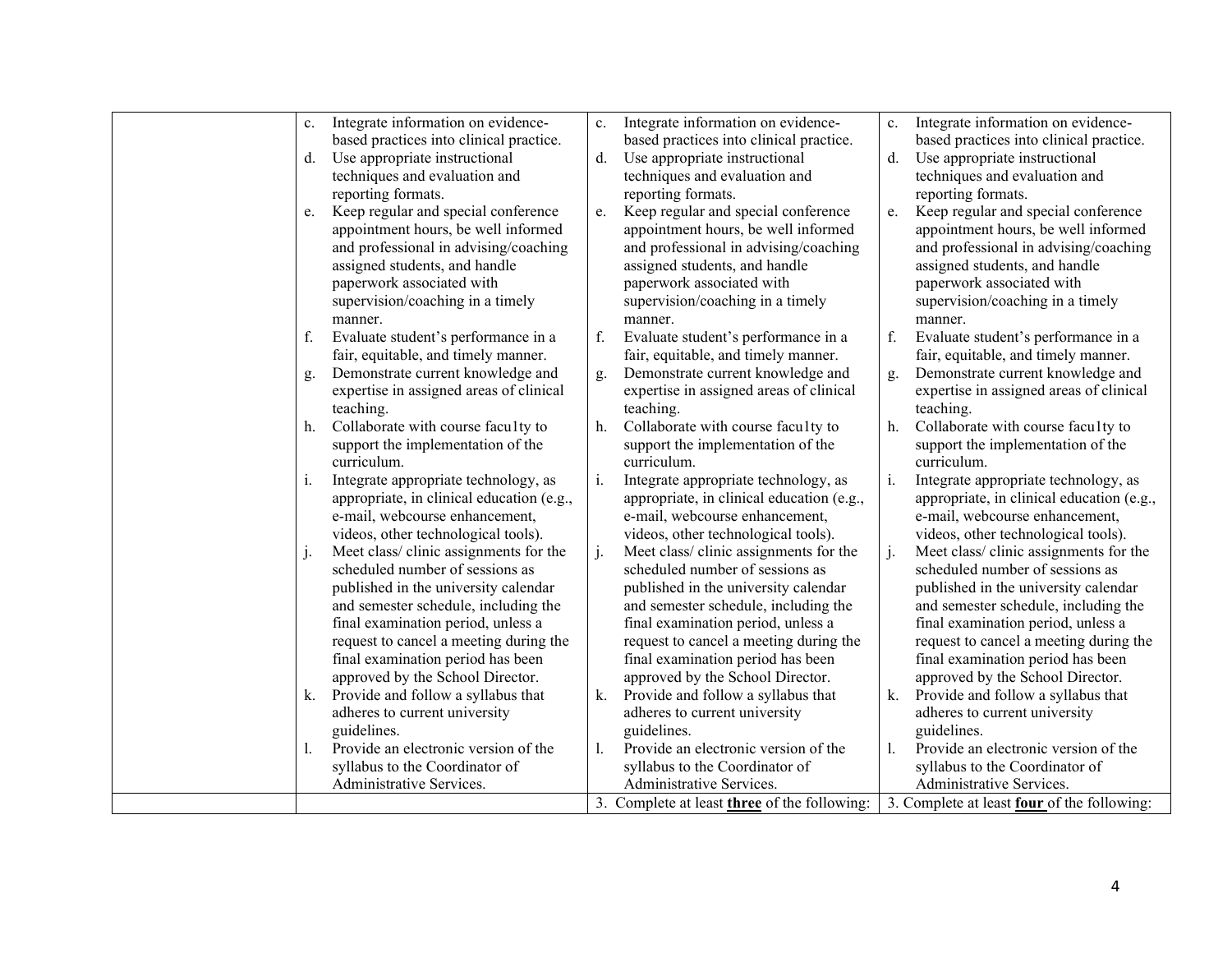| a. Launch a new clinical service/activity to<br>enhance student learning and/or client | clinical<br>Launch<br>a<br>new<br>a.                                   |
|----------------------------------------------------------------------------------------|------------------------------------------------------------------------|
| outcomes                                                                               | service/activity to enhance student<br>learning and/or client outcomes |
| b. Contribute to the development of one                                                | Contribute to the development of<br>b.                                 |
| new course or makes major revisions in                                                 | one new course or makes major                                          |
| an existing course                                                                     | revisions in an existing course                                        |
| c. Supervise student clinicians for clock-                                             | c. Supervise student clinicians for                                    |
| hours outside of a regular course                                                      | clock-hours outside of a regular                                       |
| assignment.                                                                            | course assignment.                                                     |
| d. Serve as instructor of record faculty for a                                         | Serve as instructor of record faculty<br>d.                            |
| course (academic or clinical)*                                                         | for a course (academic or clinical)*                                   |
| e. Mentor adjuncts, internship supervisors,                                            | Mentor<br>adjuncts,<br>internship<br>e.                                |
| graduate students and other colleagues in                                              | supervisors, graduate students and                                     |
| clinical teaching effectiveness, providing                                             | colleagues in<br>clinical<br>other                                     |
| documentation of such mentoring                                                        | teaching effectiveness, providing                                      |
| activities.                                                                            | documentation of such mentoring                                        |
| f. Submit and acquire grants or other                                                  | activities.                                                            |
| that<br>advance<br>the<br>funding                                                      | Submit and acquire grants or other<br>f.                               |
| teaching/clinical mission of the School of                                             | funding<br>that<br>advance<br>the                                      |
| CSD (Note that if a teaching-related                                                   | teaching/clinical mission of the                                       |
| grant is counted here, it would not be                                                 | School of CSD (Note that if a                                          |
| counted again under research and                                                       | teaching-related grant is counted                                      |
| scholarship.)                                                                          | here, it would not be counted again                                    |
| g. Produce a publication such as a textbook,                                           | under research and scholarship.)                                       |
| journal article, or book chapter relative to                                           | Produce a publication such as a<br>g.                                  |
| the faculty member's area of teaching                                                  | textbook, journal article, or book                                     |
| and learning (Note that if a teaching-                                                 | chapter relative to the faculty                                        |
| related publication is counted here, it                                                | member's area of teaching and                                          |
| would not be counted again under                                                       | learning (Note that if a teaching-                                     |
| research and scholarship.)<br>Also                                                     | related publication is counted here,                                   |
| applicable to published assessment tools,                                              | it would not be counted again under                                    |
| clinical manuals, protocols etc.                                                       | research and scholarship.) Also                                        |
| h. Conduct<br>student<br>for<br>training                                               | applicable to published assessment                                     |
| extracurricular activities, such as inter-                                             | tools, clinical manuals, protocols                                     |
|                                                                                        |                                                                        |
| professional educational events.                                                       | etc.                                                                   |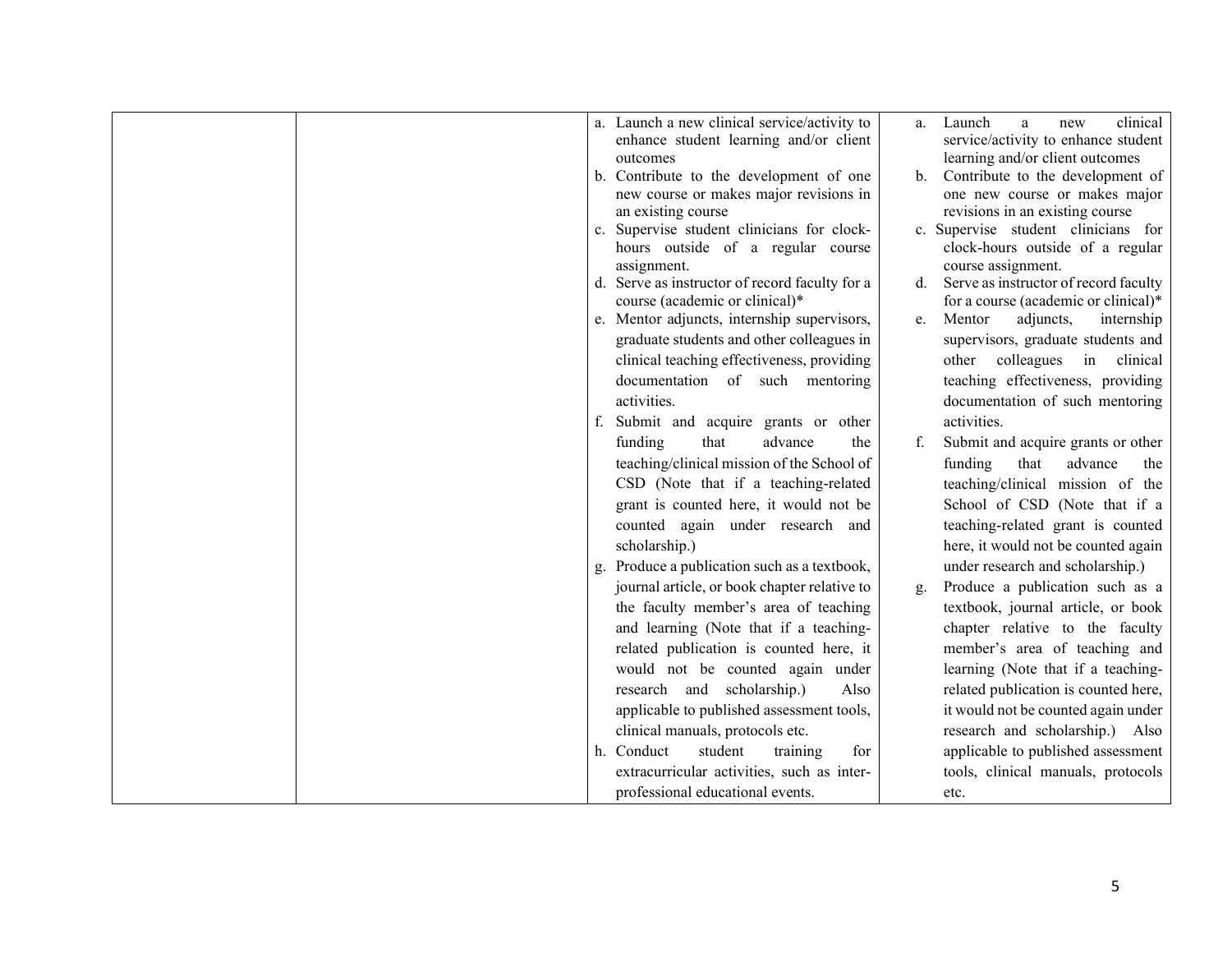| Conduct<br>professional<br>development<br>Conduct student<br>training<br>for<br>$i$ .<br>h.<br>education/training<br>extracurricular activities, such as<br>for<br>community<br>inter-professional<br>educational<br>partners.<br>Serve as a guest speaker for another<br>events.<br>faculty member's class session to provide<br>Conduct professional development<br>i.<br>expertise that enhances student learning.<br>education/training for community<br>k. Produce a manual, guide, newsletter<br>partners.<br>Serve as a guest speaker for another<br>article or other materials for faculty<br>$\mathbf{i}$ .<br>members regarding the curriculum or<br>faculty member's class session to<br>instructional methods.<br>provide expertise that enhances<br>l. Develop and integrate new teaching<br>student learning.<br>strategies, service-learning, curriculum<br>Produce<br>k.<br>manual,<br>$\rm{a}$<br>guide,<br>newsletter article or other materials<br>or innovative technologies to enhance<br>clinical instruction and/or course content.<br>for faculty members regarding the<br>curriculum<br>m. Conduct a presentation at a professional<br>instructional<br><b>or</b><br>methods.<br>conference (Note that if a teaching-<br>related presentation is counted here, it<br>Develop<br>and<br>integrate<br>new<br>would not be counted again under<br>teaching<br>strategies,<br>service-<br>learning, curriculum or innovative<br>another item).<br>technologies to enhance clinical<br>n. Receive a Teaching Excellence Award,<br>or other clinically related award during<br>instruction and/or course content.<br>the evaluation period from a professional<br>Conduct a presentation at a<br>m.<br>organization.<br>professional conference (Note that<br>o. Mentor a student whose work results in<br>if a teaching-related presentation is<br>the student's publication or conference<br>counted here, it would not be<br>presentation on a clinically related topic.<br>counted again under another item).<br>p. Teach any course that exceeds 60<br>Receivea Teaching Excellence<br>n.<br>students at the undergraduate level (will<br>Award, or other clinically related<br>count for each course that meets this<br>award during the evaluation period<br>from a professional organization.<br>criterion).<br>q. Teach a course that exceeds 35 students<br>Mentor a student that results in the<br>0.<br>at the Master's level (will count for each<br>students' publication or conference<br>course that meets this criterion).<br>presentation on a clinically related<br>r. Teach different course sections that<br>topic. |                                         |  |
|-------------------------------------------------------------------------------------------------------------------------------------------------------------------------------------------------------------------------------------------------------------------------------------------------------------------------------------------------------------------------------------------------------------------------------------------------------------------------------------------------------------------------------------------------------------------------------------------------------------------------------------------------------------------------------------------------------------------------------------------------------------------------------------------------------------------------------------------------------------------------------------------------------------------------------------------------------------------------------------------------------------------------------------------------------------------------------------------------------------------------------------------------------------------------------------------------------------------------------------------------------------------------------------------------------------------------------------------------------------------------------------------------------------------------------------------------------------------------------------------------------------------------------------------------------------------------------------------------------------------------------------------------------------------------------------------------------------------------------------------------------------------------------------------------------------------------------------------------------------------------------------------------------------------------------------------------------------------------------------------------------------------------------------------------------------------------------------------------------------------------------------------------------------------------------------------------------------------------------------------------------------------------------------------------------------------------------------------------------------------------------------------------------------------------------------------------------------------------------------------------------------------------------------------------------------------------------------------------------------------------------------------------------------|-----------------------------------------|--|
|                                                                                                                                                                                                                                                                                                                                                                                                                                                                                                                                                                                                                                                                                                                                                                                                                                                                                                                                                                                                                                                                                                                                                                                                                                                                                                                                                                                                                                                                                                                                                                                                                                                                                                                                                                                                                                                                                                                                                                                                                                                                                                                                                                                                                                                                                                                                                                                                                                                                                                                                                                                                                                                             |                                         |  |
|                                                                                                                                                                                                                                                                                                                                                                                                                                                                                                                                                                                                                                                                                                                                                                                                                                                                                                                                                                                                                                                                                                                                                                                                                                                                                                                                                                                                                                                                                                                                                                                                                                                                                                                                                                                                                                                                                                                                                                                                                                                                                                                                                                                                                                                                                                                                                                                                                                                                                                                                                                                                                                                             |                                         |  |
|                                                                                                                                                                                                                                                                                                                                                                                                                                                                                                                                                                                                                                                                                                                                                                                                                                                                                                                                                                                                                                                                                                                                                                                                                                                                                                                                                                                                                                                                                                                                                                                                                                                                                                                                                                                                                                                                                                                                                                                                                                                                                                                                                                                                                                                                                                                                                                                                                                                                                                                                                                                                                                                             |                                         |  |
|                                                                                                                                                                                                                                                                                                                                                                                                                                                                                                                                                                                                                                                                                                                                                                                                                                                                                                                                                                                                                                                                                                                                                                                                                                                                                                                                                                                                                                                                                                                                                                                                                                                                                                                                                                                                                                                                                                                                                                                                                                                                                                                                                                                                                                                                                                                                                                                                                                                                                                                                                                                                                                                             |                                         |  |
|                                                                                                                                                                                                                                                                                                                                                                                                                                                                                                                                                                                                                                                                                                                                                                                                                                                                                                                                                                                                                                                                                                                                                                                                                                                                                                                                                                                                                                                                                                                                                                                                                                                                                                                                                                                                                                                                                                                                                                                                                                                                                                                                                                                                                                                                                                                                                                                                                                                                                                                                                                                                                                                             |                                         |  |
|                                                                                                                                                                                                                                                                                                                                                                                                                                                                                                                                                                                                                                                                                                                                                                                                                                                                                                                                                                                                                                                                                                                                                                                                                                                                                                                                                                                                                                                                                                                                                                                                                                                                                                                                                                                                                                                                                                                                                                                                                                                                                                                                                                                                                                                                                                                                                                                                                                                                                                                                                                                                                                                             |                                         |  |
|                                                                                                                                                                                                                                                                                                                                                                                                                                                                                                                                                                                                                                                                                                                                                                                                                                                                                                                                                                                                                                                                                                                                                                                                                                                                                                                                                                                                                                                                                                                                                                                                                                                                                                                                                                                                                                                                                                                                                                                                                                                                                                                                                                                                                                                                                                                                                                                                                                                                                                                                                                                                                                                             |                                         |  |
|                                                                                                                                                                                                                                                                                                                                                                                                                                                                                                                                                                                                                                                                                                                                                                                                                                                                                                                                                                                                                                                                                                                                                                                                                                                                                                                                                                                                                                                                                                                                                                                                                                                                                                                                                                                                                                                                                                                                                                                                                                                                                                                                                                                                                                                                                                                                                                                                                                                                                                                                                                                                                                                             |                                         |  |
|                                                                                                                                                                                                                                                                                                                                                                                                                                                                                                                                                                                                                                                                                                                                                                                                                                                                                                                                                                                                                                                                                                                                                                                                                                                                                                                                                                                                                                                                                                                                                                                                                                                                                                                                                                                                                                                                                                                                                                                                                                                                                                                                                                                                                                                                                                                                                                                                                                                                                                                                                                                                                                                             |                                         |  |
|                                                                                                                                                                                                                                                                                                                                                                                                                                                                                                                                                                                                                                                                                                                                                                                                                                                                                                                                                                                                                                                                                                                                                                                                                                                                                                                                                                                                                                                                                                                                                                                                                                                                                                                                                                                                                                                                                                                                                                                                                                                                                                                                                                                                                                                                                                                                                                                                                                                                                                                                                                                                                                                             |                                         |  |
|                                                                                                                                                                                                                                                                                                                                                                                                                                                                                                                                                                                                                                                                                                                                                                                                                                                                                                                                                                                                                                                                                                                                                                                                                                                                                                                                                                                                                                                                                                                                                                                                                                                                                                                                                                                                                                                                                                                                                                                                                                                                                                                                                                                                                                                                                                                                                                                                                                                                                                                                                                                                                                                             |                                         |  |
|                                                                                                                                                                                                                                                                                                                                                                                                                                                                                                                                                                                                                                                                                                                                                                                                                                                                                                                                                                                                                                                                                                                                                                                                                                                                                                                                                                                                                                                                                                                                                                                                                                                                                                                                                                                                                                                                                                                                                                                                                                                                                                                                                                                                                                                                                                                                                                                                                                                                                                                                                                                                                                                             |                                         |  |
|                                                                                                                                                                                                                                                                                                                                                                                                                                                                                                                                                                                                                                                                                                                                                                                                                                                                                                                                                                                                                                                                                                                                                                                                                                                                                                                                                                                                                                                                                                                                                                                                                                                                                                                                                                                                                                                                                                                                                                                                                                                                                                                                                                                                                                                                                                                                                                                                                                                                                                                                                                                                                                                             |                                         |  |
|                                                                                                                                                                                                                                                                                                                                                                                                                                                                                                                                                                                                                                                                                                                                                                                                                                                                                                                                                                                                                                                                                                                                                                                                                                                                                                                                                                                                                                                                                                                                                                                                                                                                                                                                                                                                                                                                                                                                                                                                                                                                                                                                                                                                                                                                                                                                                                                                                                                                                                                                                                                                                                                             |                                         |  |
|                                                                                                                                                                                                                                                                                                                                                                                                                                                                                                                                                                                                                                                                                                                                                                                                                                                                                                                                                                                                                                                                                                                                                                                                                                                                                                                                                                                                                                                                                                                                                                                                                                                                                                                                                                                                                                                                                                                                                                                                                                                                                                                                                                                                                                                                                                                                                                                                                                                                                                                                                                                                                                                             |                                         |  |
|                                                                                                                                                                                                                                                                                                                                                                                                                                                                                                                                                                                                                                                                                                                                                                                                                                                                                                                                                                                                                                                                                                                                                                                                                                                                                                                                                                                                                                                                                                                                                                                                                                                                                                                                                                                                                                                                                                                                                                                                                                                                                                                                                                                                                                                                                                                                                                                                                                                                                                                                                                                                                                                             |                                         |  |
|                                                                                                                                                                                                                                                                                                                                                                                                                                                                                                                                                                                                                                                                                                                                                                                                                                                                                                                                                                                                                                                                                                                                                                                                                                                                                                                                                                                                                                                                                                                                                                                                                                                                                                                                                                                                                                                                                                                                                                                                                                                                                                                                                                                                                                                                                                                                                                                                                                                                                                                                                                                                                                                             |                                         |  |
|                                                                                                                                                                                                                                                                                                                                                                                                                                                                                                                                                                                                                                                                                                                                                                                                                                                                                                                                                                                                                                                                                                                                                                                                                                                                                                                                                                                                                                                                                                                                                                                                                                                                                                                                                                                                                                                                                                                                                                                                                                                                                                                                                                                                                                                                                                                                                                                                                                                                                                                                                                                                                                                             |                                         |  |
|                                                                                                                                                                                                                                                                                                                                                                                                                                                                                                                                                                                                                                                                                                                                                                                                                                                                                                                                                                                                                                                                                                                                                                                                                                                                                                                                                                                                                                                                                                                                                                                                                                                                                                                                                                                                                                                                                                                                                                                                                                                                                                                                                                                                                                                                                                                                                                                                                                                                                                                                                                                                                                                             |                                         |  |
|                                                                                                                                                                                                                                                                                                                                                                                                                                                                                                                                                                                                                                                                                                                                                                                                                                                                                                                                                                                                                                                                                                                                                                                                                                                                                                                                                                                                                                                                                                                                                                                                                                                                                                                                                                                                                                                                                                                                                                                                                                                                                                                                                                                                                                                                                                                                                                                                                                                                                                                                                                                                                                                             |                                         |  |
|                                                                                                                                                                                                                                                                                                                                                                                                                                                                                                                                                                                                                                                                                                                                                                                                                                                                                                                                                                                                                                                                                                                                                                                                                                                                                                                                                                                                                                                                                                                                                                                                                                                                                                                                                                                                                                                                                                                                                                                                                                                                                                                                                                                                                                                                                                                                                                                                                                                                                                                                                                                                                                                             |                                         |  |
|                                                                                                                                                                                                                                                                                                                                                                                                                                                                                                                                                                                                                                                                                                                                                                                                                                                                                                                                                                                                                                                                                                                                                                                                                                                                                                                                                                                                                                                                                                                                                                                                                                                                                                                                                                                                                                                                                                                                                                                                                                                                                                                                                                                                                                                                                                                                                                                                                                                                                                                                                                                                                                                             |                                         |  |
|                                                                                                                                                                                                                                                                                                                                                                                                                                                                                                                                                                                                                                                                                                                                                                                                                                                                                                                                                                                                                                                                                                                                                                                                                                                                                                                                                                                                                                                                                                                                                                                                                                                                                                                                                                                                                                                                                                                                                                                                                                                                                                                                                                                                                                                                                                                                                                                                                                                                                                                                                                                                                                                             |                                         |  |
|                                                                                                                                                                                                                                                                                                                                                                                                                                                                                                                                                                                                                                                                                                                                                                                                                                                                                                                                                                                                                                                                                                                                                                                                                                                                                                                                                                                                                                                                                                                                                                                                                                                                                                                                                                                                                                                                                                                                                                                                                                                                                                                                                                                                                                                                                                                                                                                                                                                                                                                                                                                                                                                             |                                         |  |
|                                                                                                                                                                                                                                                                                                                                                                                                                                                                                                                                                                                                                                                                                                                                                                                                                                                                                                                                                                                                                                                                                                                                                                                                                                                                                                                                                                                                                                                                                                                                                                                                                                                                                                                                                                                                                                                                                                                                                                                                                                                                                                                                                                                                                                                                                                                                                                                                                                                                                                                                                                                                                                                             |                                         |  |
|                                                                                                                                                                                                                                                                                                                                                                                                                                                                                                                                                                                                                                                                                                                                                                                                                                                                                                                                                                                                                                                                                                                                                                                                                                                                                                                                                                                                                                                                                                                                                                                                                                                                                                                                                                                                                                                                                                                                                                                                                                                                                                                                                                                                                                                                                                                                                                                                                                                                                                                                                                                                                                                             |                                         |  |
|                                                                                                                                                                                                                                                                                                                                                                                                                                                                                                                                                                                                                                                                                                                                                                                                                                                                                                                                                                                                                                                                                                                                                                                                                                                                                                                                                                                                                                                                                                                                                                                                                                                                                                                                                                                                                                                                                                                                                                                                                                                                                                                                                                                                                                                                                                                                                                                                                                                                                                                                                                                                                                                             |                                         |  |
|                                                                                                                                                                                                                                                                                                                                                                                                                                                                                                                                                                                                                                                                                                                                                                                                                                                                                                                                                                                                                                                                                                                                                                                                                                                                                                                                                                                                                                                                                                                                                                                                                                                                                                                                                                                                                                                                                                                                                                                                                                                                                                                                                                                                                                                                                                                                                                                                                                                                                                                                                                                                                                                             |                                         |  |
|                                                                                                                                                                                                                                                                                                                                                                                                                                                                                                                                                                                                                                                                                                                                                                                                                                                                                                                                                                                                                                                                                                                                                                                                                                                                                                                                                                                                                                                                                                                                                                                                                                                                                                                                                                                                                                                                                                                                                                                                                                                                                                                                                                                                                                                                                                                                                                                                                                                                                                                                                                                                                                                             |                                         |  |
|                                                                                                                                                                                                                                                                                                                                                                                                                                                                                                                                                                                                                                                                                                                                                                                                                                                                                                                                                                                                                                                                                                                                                                                                                                                                                                                                                                                                                                                                                                                                                                                                                                                                                                                                                                                                                                                                                                                                                                                                                                                                                                                                                                                                                                                                                                                                                                                                                                                                                                                                                                                                                                                             |                                         |  |
|                                                                                                                                                                                                                                                                                                                                                                                                                                                                                                                                                                                                                                                                                                                                                                                                                                                                                                                                                                                                                                                                                                                                                                                                                                                                                                                                                                                                                                                                                                                                                                                                                                                                                                                                                                                                                                                                                                                                                                                                                                                                                                                                                                                                                                                                                                                                                                                                                                                                                                                                                                                                                                                             |                                         |  |
|                                                                                                                                                                                                                                                                                                                                                                                                                                                                                                                                                                                                                                                                                                                                                                                                                                                                                                                                                                                                                                                                                                                                                                                                                                                                                                                                                                                                                                                                                                                                                                                                                                                                                                                                                                                                                                                                                                                                                                                                                                                                                                                                                                                                                                                                                                                                                                                                                                                                                                                                                                                                                                                             |                                         |  |
|                                                                                                                                                                                                                                                                                                                                                                                                                                                                                                                                                                                                                                                                                                                                                                                                                                                                                                                                                                                                                                                                                                                                                                                                                                                                                                                                                                                                                                                                                                                                                                                                                                                                                                                                                                                                                                                                                                                                                                                                                                                                                                                                                                                                                                                                                                                                                                                                                                                                                                                                                                                                                                                             |                                         |  |
|                                                                                                                                                                                                                                                                                                                                                                                                                                                                                                                                                                                                                                                                                                                                                                                                                                                                                                                                                                                                                                                                                                                                                                                                                                                                                                                                                                                                                                                                                                                                                                                                                                                                                                                                                                                                                                                                                                                                                                                                                                                                                                                                                                                                                                                                                                                                                                                                                                                                                                                                                                                                                                                             |                                         |  |
|                                                                                                                                                                                                                                                                                                                                                                                                                                                                                                                                                                                                                                                                                                                                                                                                                                                                                                                                                                                                                                                                                                                                                                                                                                                                                                                                                                                                                                                                                                                                                                                                                                                                                                                                                                                                                                                                                                                                                                                                                                                                                                                                                                                                                                                                                                                                                                                                                                                                                                                                                                                                                                                             | require different course preparation or |  |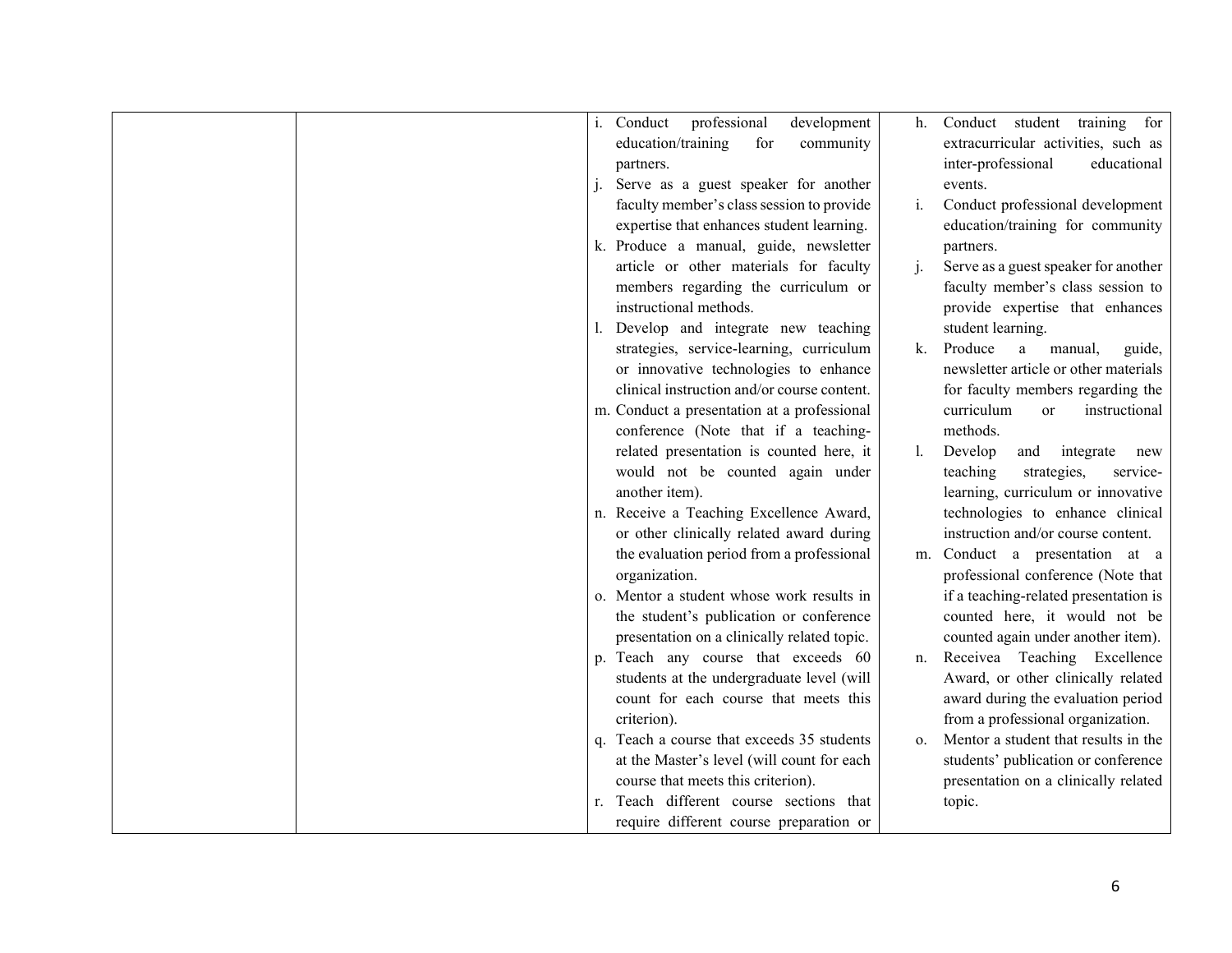**\*** *Pending CH and workload of the course could count for more than one (to be discussed with School Director).*

*\*\* May count for more than one pending evidence provided.*

### **IV. CONDITIONAL**

A **CONDITIONAL** rating in Clinical Teaching is obtained when a faculty member

1. receives "Disagree" to "Strongly Disagree" Qualtrics student evaluations from at least 50% of the students in each course/practicum taught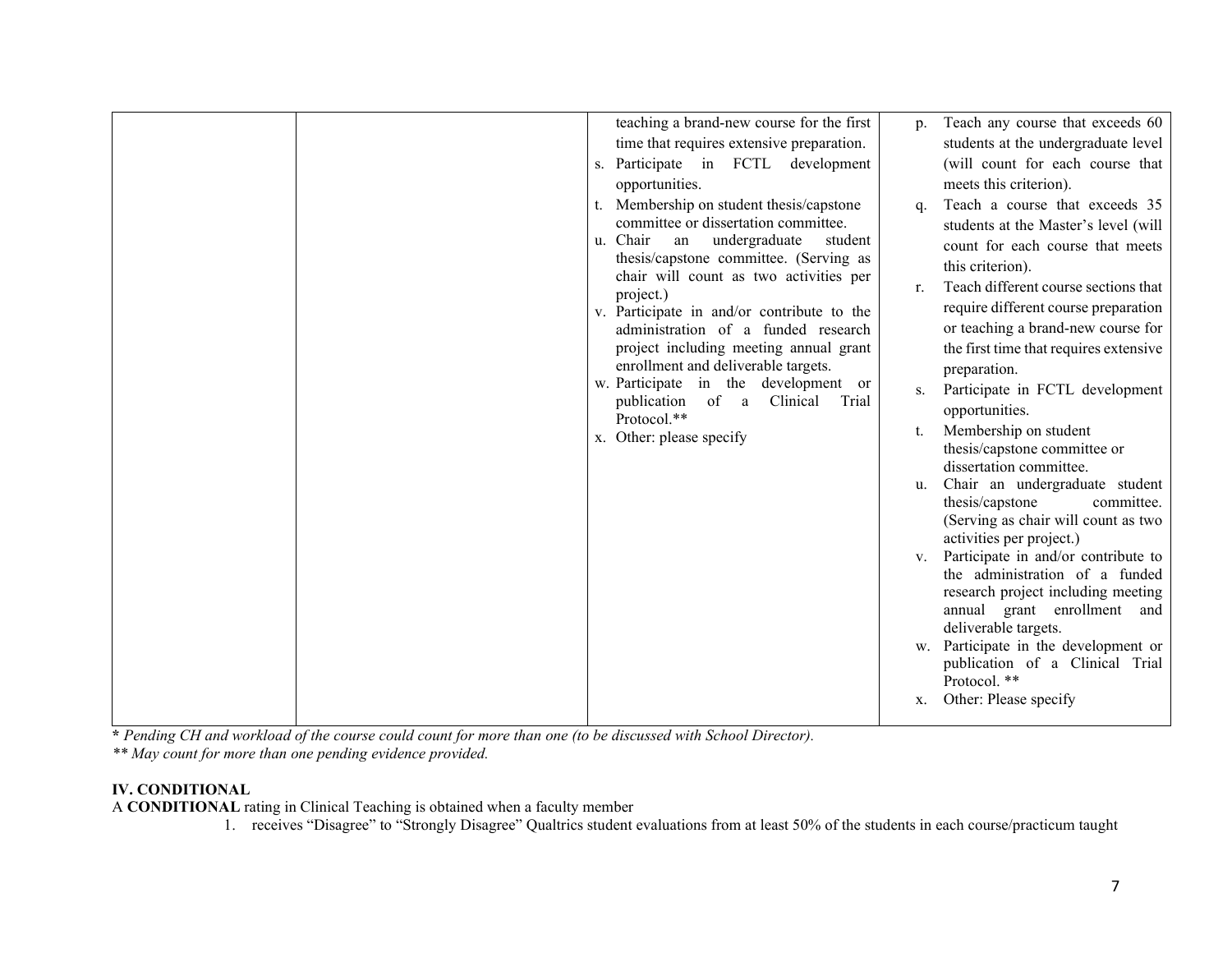2. meets between 9 and 11 of the 12 essential standards for a **SATISFACTORY** rating.

#### **V. UNSATISFACTORY**

An **UNSATISFACTORY** rating in Clinical Teaching is obtained when a faculty

- 1. receives "Disagree" to "Strongly Disagree" Qualtrics student evaluations from at least 50% of the students in each course/practicum taught
- 2. meets 8 or fewer of the 12 essential standards for a **SATISFACTORY** rating.

## **SERVICE**

The Director will evaluate the Service component of each faculty member's assignment and rate this performance using the evaluation scale shown in Table 1. Evaluation in the area of professional and community service will include a review of the service activities, recognition, and contributions that the faculty member makes to the University, College, School, profession, and local, state, regional, national and international communities. The evaluation process will include review of faculty documentation of service, including such evidence as brochures or programs identifying presentations and workshops; a description of committee activity (e. g., name of committee, role on and contribution to the committee); consultant reports or products; and, a description of substantial contribution to the effective functioning of a degree program. Consideration should be given to the time and effort required to meet professional and community service activities.

The criteria below indicate the requirements for each evaluation level in the area of Service:

|                    | <b>Satisfactory</b>                                                  | <b>Above Satisfactory</b>                                            | Outstanding                                                          |
|--------------------|----------------------------------------------------------------------|----------------------------------------------------------------------|----------------------------------------------------------------------|
| <b>All Faculty</b> | 1. Regularly attend College and School<br>meetings and Fall Kick-off | 1. Regularly attend College and School<br>meetings and Fall Kick-off | 1. Regularly attend College and School<br>meetings and Fall Kick-off |
|                    | Meeting/Retreat.                                                     | Meeting/Retreat.                                                     | Meeting/Retreat.                                                     |
|                    | 2. Attend a College Graduation Ceremony                              | 2. Attend a College Graduation Ceremony                              | 2. Attend a College Graduation Ceremony                              |
|                    | OR one other student-oriented event per                              | OR one other student-oriented event per                              | OR one other student-oriented event per                              |
|                    | year (e.g., graduate fair, NSSLHA or                                 | year (e.g., graduate fair, NSSLHA or                                 | year (e.g., graduate fair, NSSLHA or                                 |
|                    | student led event, all graduate or                                   | student led event, all graduate or                                   | student led event, all graduate or                                   |
|                    | undergraduate meeting).                                              | undergraduate meeting).                                              | undergraduate meeting).                                              |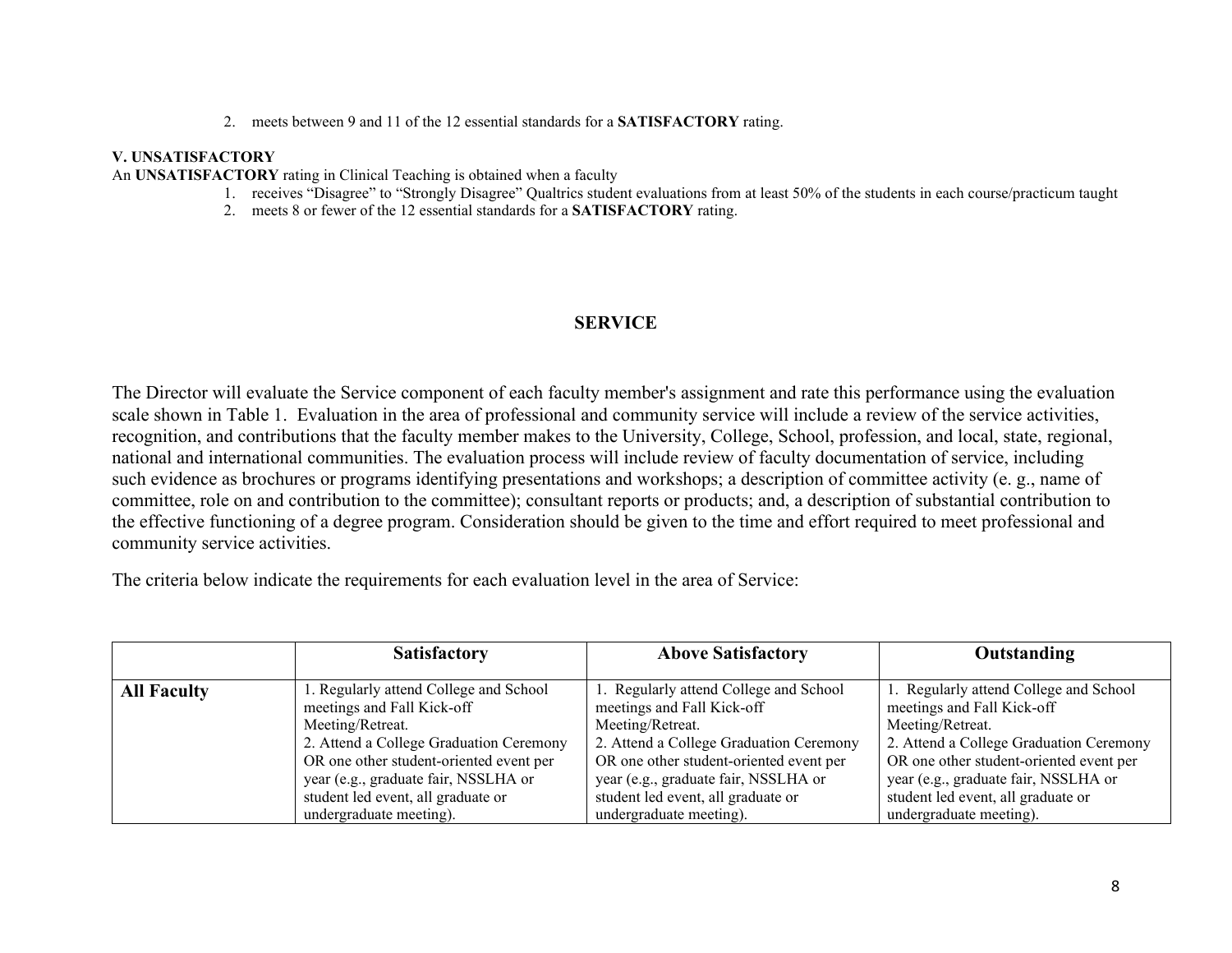| 3. Serve as member on one School,             | 3. Serve as member on one School,                        | 3. Serve as member on one School,             |  |
|-----------------------------------------------|----------------------------------------------------------|-----------------------------------------------|--|
| committee/task force.                         | committee/task force.                                    | committee/task force.                         |  |
|                                               |                                                          |                                               |  |
| 3. Readily respond to the service needs of    | 3. Readily respond to the service needs of               | 3. Readily respond to the service needs of    |  |
| the University, the profession, and the       | the University, the profession, and the                  | the University, the profession, and the       |  |
| community by engaging in at least one of      | community by engaging in at least two of                 | community by engaging in at least three of    |  |
| the following:                                | the following:                                           | the following:                                |  |
| Serve as member on School, College,<br>a.     | Serve as member on School, College,<br>a.                | Serve as member on School, College,<br>a.     |  |
| or University committee/task force.           | or University committee/task force.                      | or University committee/task force.           |  |
| Chair a committee or task force at the<br>b.  | Chair a committee or task force at the<br>$\mathbf{b}$ . | Chair a committee or task force at the<br>b.  |  |
| School, College and/or University             | School, College and/or University                        | School, College and/or University             |  |
| levels.                                       | levels.                                                  | levels.                                       |  |
| Organize a University and/or<br>c.            | Organize a University and/or<br>c.                       | Organize a University and/or<br>c.            |  |
| community activity that impacts               | community activity that impacts                          | community activity that impacts               |  |
| students, faculty, staff, and/or clients.*    | students, faculty, staff, and/or clients.*               | students, faculty, staff, and/or clients.*    |  |
| Provide service to public schools,<br>d.      | Provide service to public schools,<br>d.                 | d.<br>Provide service to public schools,      |  |
| healthcare agencies, and or other             | healthcare agencies, and or other                        | healthcare agencies, and or other             |  |
| higher education agencies.                    | higher education agencies.                               | higher education agencies.                    |  |
| Provide professionally related talks or<br>e. | Provide professionally related talks or<br>e.            | Provide professionally related talks or<br>e. |  |
| speeches to local, regional, or               | speeches to local, regional, or                          | speeches to local, regional, or               |  |
| national/international groups or              | national/international groups or                         | national/international groups or              |  |
| organizations.                                | organizations.                                           | organizations.                                |  |
| Serve as editor of a professional<br>f.       | Serve as editor of a professional<br>f.                  | f.<br>Serve as editor of a professional       |  |
| journal.*                                     | journal.*                                                | journal*                                      |  |
| Serve as member of an editorial board<br>g.   | Serve as member of an editorial board<br>g.              | Serve as member of an editorial board<br>g.   |  |
| or reviewer of professional                   | or reviewer of professional                              | or reviewer of professional manuscripts       |  |
| manuscripts or grants.*                       | manuscripts or grants.*                                  | or grants*                                    |  |
| Assume leadership role in professional<br>h.  | Assume leadership role in professional<br>h.             | Assume leadership role in professional<br>h.  |  |
| and/or community organizations                | and/or community organizations                           | and/or community organizations                |  |
| impacting the professions and/or the          | impacting the professions and/or the                     | impacting the professions and/or the          |  |
| people whom we serve.                         | people whom we serve.                                    | people whom we serve.                         |  |
| Participate on accreditation site visit<br>i. | i.<br>Participate on accreditation site visit            | i.<br>Participate on accreditation site visit |  |
| teams or review boards.                       | teams or review boards.                                  | teams or review boards.                       |  |
| Participate in conference planning and        | j.<br>Participate in conference planning and             | j.<br>Participate in conference planning and  |  |
| presentations.                                | presentations.                                           | presentations.                                |  |
| Participate in external reviews for<br>k.     | Participate in external reviews for<br>k.                | Participate in external reviews for<br>k.     |  |
| faculty promotion and tenure.                 | faculty promotion and tenure.                            | faculty promotion and tenure.                 |  |
| Write at least 10 letters of                  | Write at least 10 letters of<br>1.                       | Write at least 10 letters of<br>1.            |  |
| recommendation for students applying          | recommendation for students applying                     | recommendation for students applying          |  |
| to graduate school.                           | to graduate school.                                      | to graduate school.                           |  |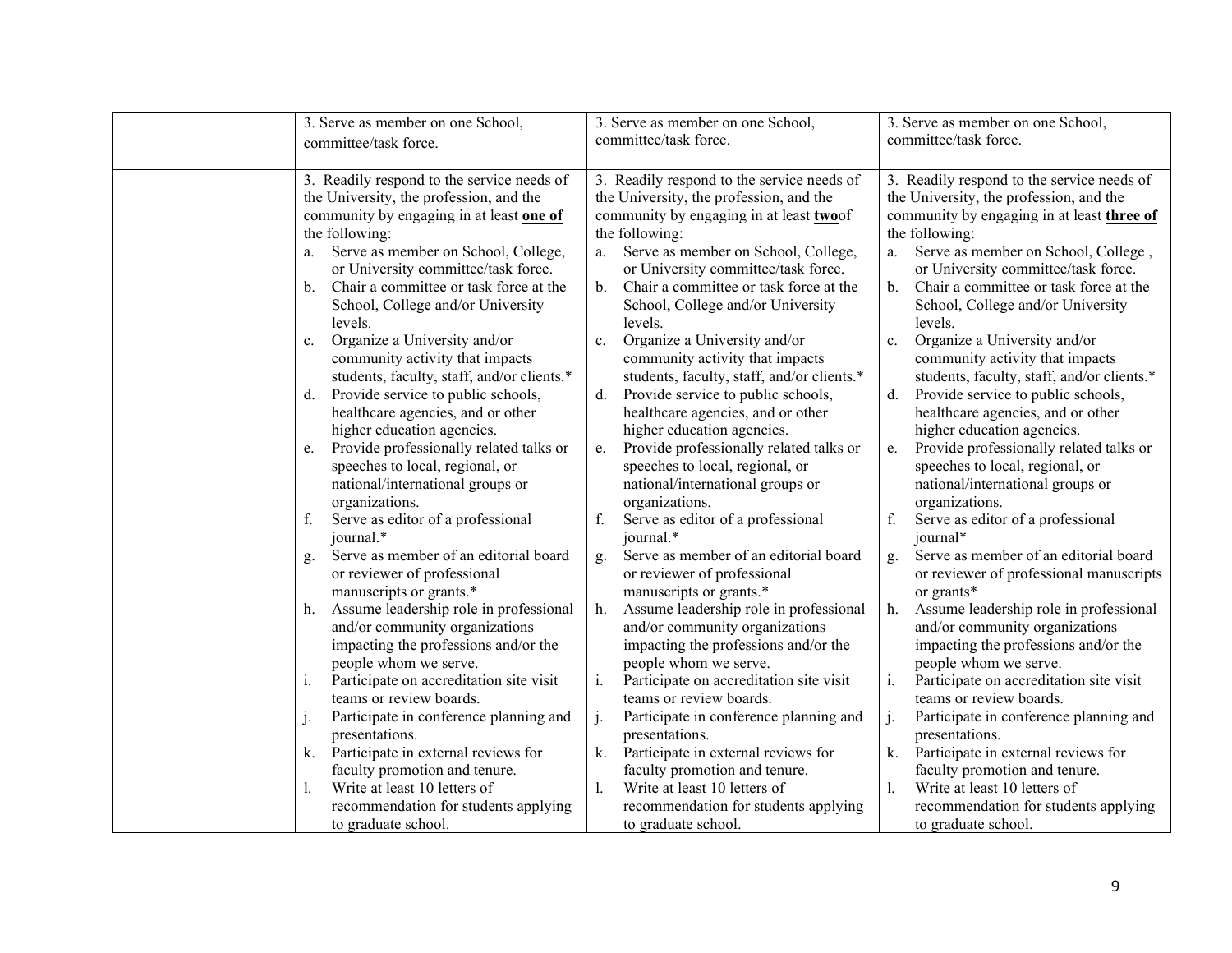|                | m. Attend an out-of-town profession-       |                | m. Attend an out-of-town profession-    | m.             | Attend an out-of-town profession-       |
|----------------|--------------------------------------------|----------------|-----------------------------------------|----------------|-----------------------------------------|
|                | specific event for students, such as a     |                | specific event for students, such as a  |                | specific event for students, such as a  |
|                | NSSLHA event, graduate exit meeting        |                | NSSLHA event, graduate exit meeting     |                | NSSLHA event, graduate exit meeting     |
|                | on campus or the FLASHA PRAXIS             |                | on campus or the FLASHA PRAXIS          |                | on campus or the FLASHA PRAXIS          |
|                | Bowl and assist students during the        |                | Bowl and assist students during the     |                | Bowl and assist students during the     |
|                | event.                                     |                | event.                                  |                | event.                                  |
|                | n. Coordinate, facilitate, or present at a | n <sub>1</sub> | Coordinate, facilitate, or present at a | n.             | Coordinate, facilitate, or present at a |
|                | major student-related function, such as    |                | major student-related function, such as |                | major student-related function, such as |
|                | orientation, NSSLHA event, etc.            |                | orientation, NSSLHA event, etc.         |                | orientation, NSSLHA event, etc.         |
| $\mathbf{0}$ . | Mentor/supervise a clinical fellow         | $\mathbf{O}$ . | Mentor/supervise a clinical fellow      | $\mathbf{0}$ . | Mentor/supervise a clinical fellow      |
|                | within the university CDC setting.         |                | within the university CDC setting.      |                | within the university CDC setting.      |
|                |                                            |                |                                         |                |                                         |
|                | Other                                      |                | p. Other                                | $n_{\rm{}}$    | Other                                   |

\* may count for 2-4 activities with additional documentation

#### **IV. CONDITIONAL**

A **CONDITIONAL** rating in Service results from failure of the faculty to meet all the standards for a SATISFACTORY (in cells 1, 2 and 3 above) but with evidence of service in at least one cell.

#### **V. UNSATISFACTORY**

An **UNSATISFACTORY** rating in Service results from failure of the faculty to meet the all standards for a SATISFACTORY (in cells 1, 2 and 3 above) but with no evidence of service.

### **RESEARCH AND CREATIVE ACTIVITY**

The Director will evaluate the Research and Creative Activity component of clinical faculty members who have an assignment in this area in consultation with the appropriate grant PI. Evaluation in the area of Research and Creative Activity will include a review of grant deliverables, faculty member's assigned responsibilities for the grant/research and the relevant outcomes of these activities. In addition, the scholarly activities, sponsored research, recognition, and contributions that the clinical faculty member has undertaken during the evaluation period will be considered.

The criteria below indicate the requirements for each evaluation level in the area of Research and Creative Activity.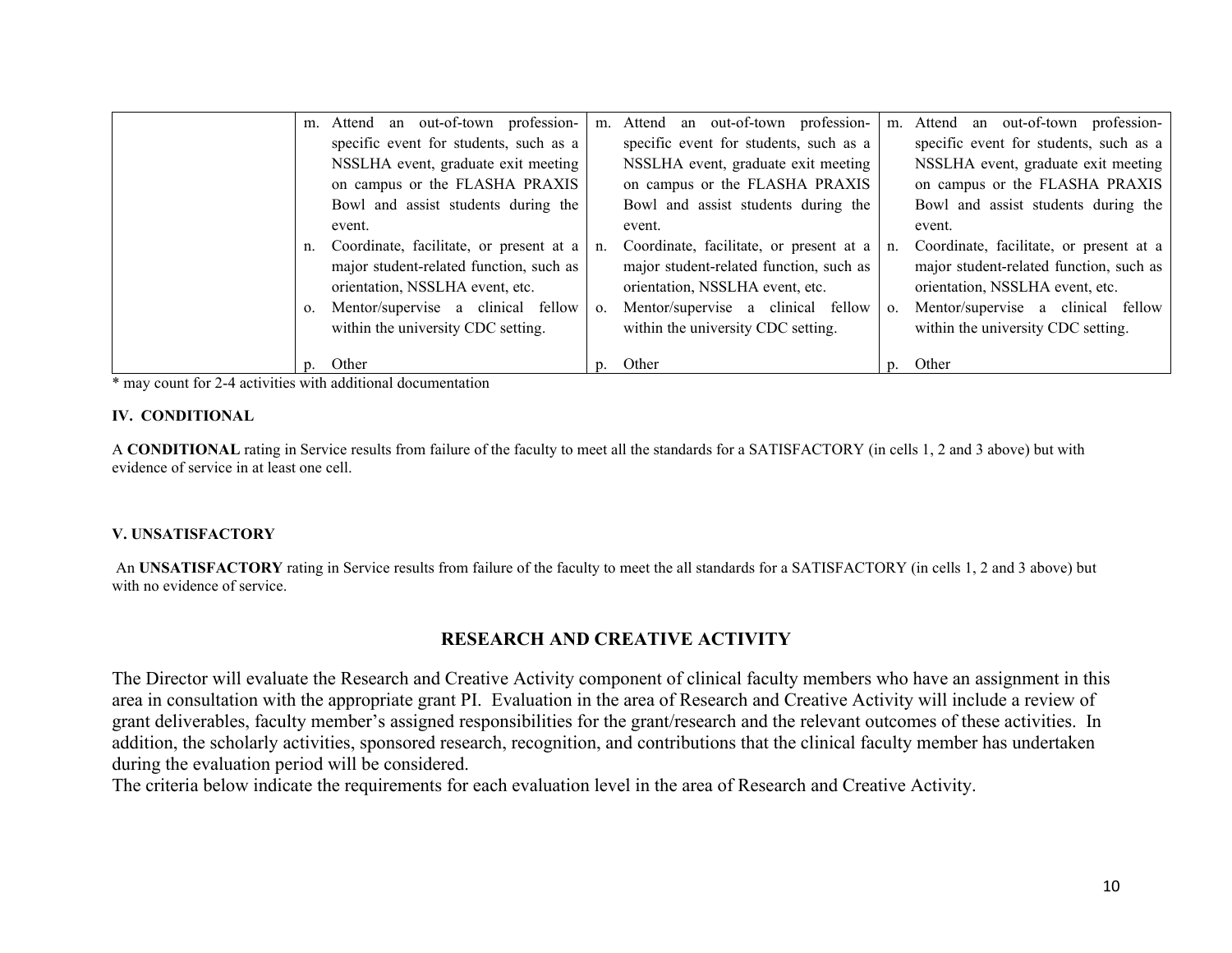|                         | <b>Satisfactory</b>                                                                                                                                                                                                     | <b>Above Satisfactory</b>                                                                                                                                                                                               | Outstanding                                                                                                                                                                                                            |  |
|-------------------------|-------------------------------------------------------------------------------------------------------------------------------------------------------------------------------------------------------------------------|-------------------------------------------------------------------------------------------------------------------------------------------------------------------------------------------------------------------------|------------------------------------------------------------------------------------------------------------------------------------------------------------------------------------------------------------------------|--|
| <b>Clinical Faculty</b> | 1. Meet assigned deliverable targets and<br>adhere to ethical principles in the<br>development, conduct and dissemination of<br>research.                                                                               | 1. Meet assigned deliverable targets and<br>adhere to ethical principles in the<br>development, conduct and dissemination of<br>research.                                                                               | 1. Meet assigned deliverable targets and<br>adhere to ethical principles in the<br>development, conduct and dissemination of<br>research.                                                                              |  |
|                         | 2. Complete two of the following items*:<br>Exceed a specific deliverable target.<br>a.<br>Oversee or participate in<br>b.<br>developing/finalizing a research<br>protocol.<br>Make IRB submission (or continuing<br>c. | 2. Complete four of the following items:<br>Exceed a specific deliverable target.<br>a.<br>Oversee or participate in<br>b.<br>developing/finalizing a research<br>protocol.<br>Make IRB submission (or continuing<br>c. | 3. Complete six of the following items:<br>Exceed a specific deliverable target.<br>a.<br>Oversee or participate in<br>b.<br>developing/finalizing a research<br>protocol.<br>Make IRB submission (or continuing<br>c. |  |
|                         | review submission).<br>Effectively supervise or manage day-<br>d.<br>to-day activities of research team<br>members.                                                                                                     | review submission).<br>Effectively supervise or manage day-<br>$\mathbf{d}$ .<br>to-day activities of research team<br>members.                                                                                         | review submission).<br>Effectively supervise or manage day-<br>d.<br>to-day activities of research team<br>members.                                                                                                    |  |
|                         | Publish a peer-reviewed journal article<br>e.<br>f.<br>Conduct data collection/analyses for a<br>specific project.<br>Submit an internal or external grant or<br>g.                                                     | Publish a peer-reviewed journal article<br>e.<br>f.<br>Conduct data collection/analyses for a<br>specific project.<br>Submit an internal or external grant or                                                           | Publish a peer-reviewed journal article<br>e.<br>f.<br>Conduct data collection/analyses for a<br>specific project.<br>Submit an internal or external grant or<br>g.                                                    |  |
|                         | contract.<br>Receive an internal grant.<br>h.<br>Receive an external grant.<br>i.                                                                                                                                       | g.<br>contract.<br>Receive an internal grant.<br>h.<br>i.<br>Receive an external grant.                                                                                                                                 | contract.<br>Receive an internal grant.<br>h.<br>$\rm i.$<br>Receive an external grant.                                                                                                                                |  |
|                         | Present or have accepted for<br>presentation, a paper at a<br>state/national/international conference.<br>Present invited research at other<br>k.                                                                       | Present or have accepted for<br>presentation, a paper at a<br>state/national/international conference.<br>k.<br>Present invited research at other                                                                       | j.<br>Present or have accepted for<br>presentation, a paper at a<br>state/national/international conference.<br>k.<br>Present invited research at other                                                                |  |
|                         | colleges, universities, or institutes.<br>Publish or have accepted for<br>publication, a book chapter.                                                                                                                  | colleges, universities, or institutes.<br>Publish or have accepted for<br>1.<br>publication, a book chapter.                                                                                                            | colleges, universities, or institutes.<br>Publish or have accepted for<br>1.<br>publication, a book chapter.                                                                                                           |  |
|                         | m. Publish or have accepted for<br>publication, a standardized test, App or<br>other creative product.                                                                                                                  | Publish or have accepted for<br>m.<br>publication, a standardized test, App or<br>other creative product.                                                                                                               | Publish or have accepted for<br>m.<br>publication, a standardized test, App or<br>other creative product.                                                                                                              |  |
|                         | Receive recognition within the<br>n.<br>university or professional communities<br>for excellence in research.<br>Publish or have a book accepted for<br>о.                                                              | Receive recognition within the<br>n.<br>university or professional communities<br>for excellence in research.<br>Publish or have a book accepted for<br>0.                                                              | Receive recognition within the<br>n.<br>university or professional communities<br>for excellence in research.<br>Publish or have a book accepted for<br>0.                                                             |  |
|                         | publication.<br>Serve on a grant review panel.<br>p.<br>Edit conference proceedings.<br>q.                                                                                                                              | publication.<br>Serve on a grant review panel.<br>p.<br>Edit conference proceedings.<br>q.                                                                                                                              | publication.<br>Serve on a grant review panel.<br>p.<br>Edit conference proceedings.<br>q.                                                                                                                             |  |